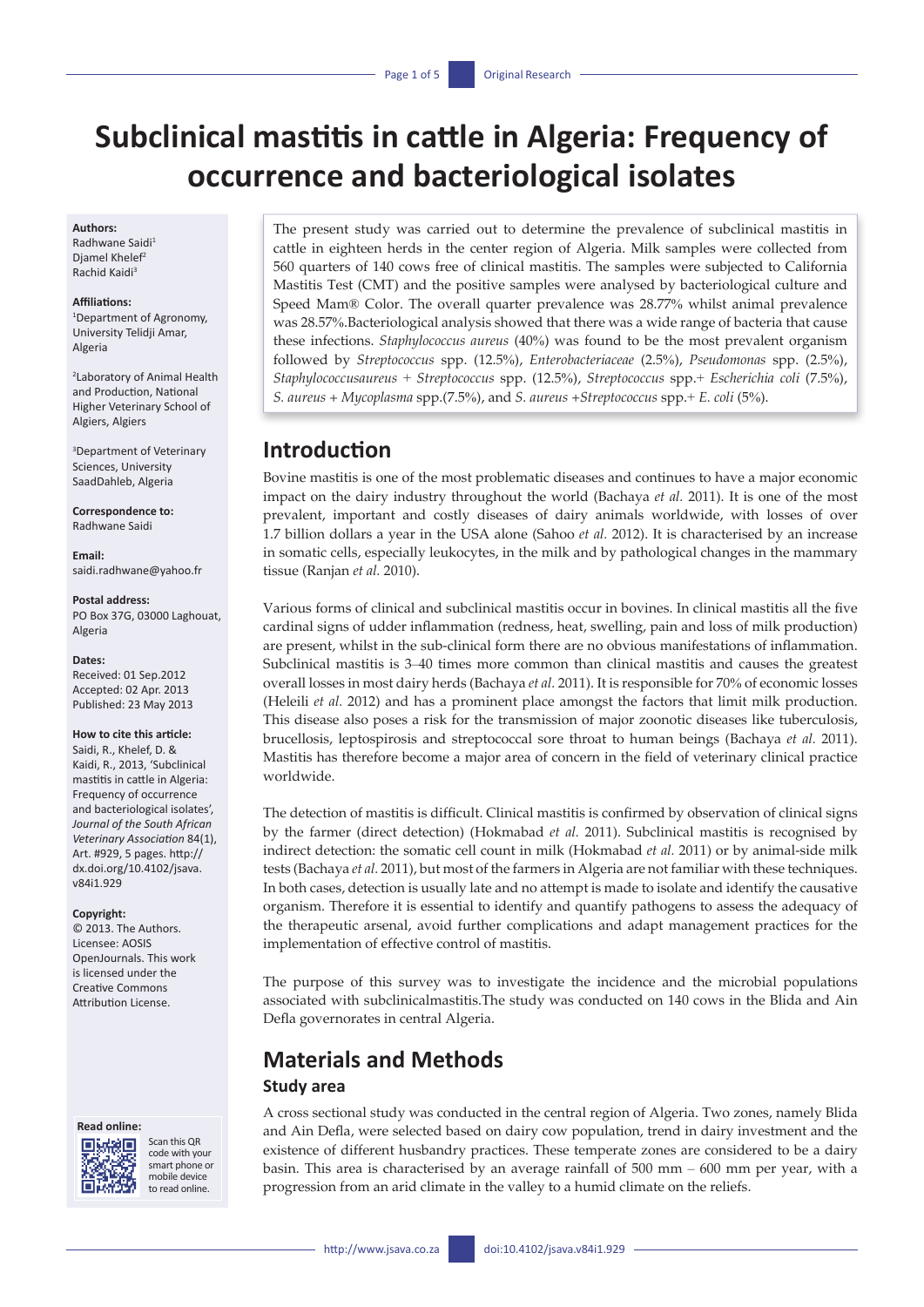According to the agricultural services (Direction des Services Agricole de Blida 2009), Blida had a total of 18 920 cattle, with 9500 dairy cows, of which 4920 were imported dairy cattle that include the Holstein Friesian breed. The *wilaya* of Ain Defla had an estimated cattle population of 37 730, including 6205 imported dairy cows and 15 685 local cows and crossbred cows.

### **Inclusion criteria**

The selection criteria were ease of access to farms and the availability of breeders and their receptiveness to such studies. A cross sectional survey was conducted on 18 cattle farms between March 2012 and July 2012, which correspond to the seasons of spring and summer, during which forage availability promotes optimal milk production.

To be included in the study, a cow had to present at least one quarter positive on California Mastitis Test (CMT) and to have received no systemic or local treatment of any nature within the last 15 days.

#### **Characteristics of the study population**

The study animals included 46 local breed cows, 50 imported breed cows and 44 of their crosses. Local dairy cows were managed under traditional and extensive husbandry systems. They were relatively smaller in size with small udders and short teats. Milk production was poor with an average of  $4 L - 5 L$  per cow per day. Imported cows were managed under modern and intensive husbandry systems, whilst crossbred cows were often managed under a smallscale, semi-intensive management system. They were often provided with some supplementary diet in addition to the natural pasture and agricultural by-products and were usually maintained in separate stalls a short distance from each other in a stable. This type of dairy husbandry system is increasingly becoming an important source of milk for households and a means of income generation in urban and peri-urban areas of both the Blida and Ain Defla zones. Manure is removed daily.

All milking was done by hand except for one farm, where it was done by a milking machine. Pre-milking and postmilking hygienic procedures such as udder washing was practised on 77.78% of farms, whilst udder drying was never practised. All cows were allowed to dry off in latelactation by abrupt cessation of milking. During the drying period, with an average duration of one to four months, only one of 18 farms included in this study administered an intramammary antibiotic as prevention. On the other 17 farms no preventive antibiotic treatment was given.

### **Collection of milk samples**

A total of 560 milk samples were collected from cows with subclinical mastitis, based on the absence of the five cardinal signs of udder inflammation (Bachaya *et al.* 2011). At the time of each examination, information about breed, age, parity, stage and rank of each cow, degree of quarter attack, type of husbandry system and the village site were recorded. The information about the animal being examined and tested was attached to every sample collected. Before examination the udder was thoroughly washed, dried with a clean towel and the teats were sprayed with 70% ethanol. Then the first few jets of milk were discarded and a small quantity was used to perform the CMT.

### **Screening for mastitis with California Mastitis Test**

Five hundred and fifty-six milk samples from individual quarters of 140 cows (four quarters proved non-functional) were analysed by the CMT, a qualitative measurement of the Somatic Cell Count (SCC) in milk. This is a screening test for subclinical mastitis that can be easily used in the milking shed (Bafitan *et al.* 2008). The principle of the test is that detergent causes rupture of somatic cells when added to a milk sample and DNA and other cell contents are released. DNA and detergents unite to form a gel, the consistency of which depends upon the number of somatic cells (Bosse 1982; Fadrig 1988; Oaki 1990).A change in the consistency of the milk indicated mastitis, whilst no change in consistency indicated healthy samples. The intensity of the mastitis was graded into categories from 0 to 4, based on the severity of disease.

From the quarters that tested positive, 25 mL of milk was collected in a sterile bottle, kept at 4 ºC and transported immediately to the Regional Veterinary Laboratory, Laghouat, in an insulated container and analysed in the microbiology unit.

### **Laboratory analyses**

CMT positive samples were subjected to bacteriological analysis to isolate pathogens. Two methods of bacteriological analysis were used: Speed® Mam Color and bacteriological culture. The Speed Mam® Color test allows identification of bacteria that cause mastitis and offers sensitivity (Manner, Pellerin & Papierok 1999).

The samples were inoculated onto nutrient agar, blood agar and Chapman's agar. The plates and broths were incubated under aerobic conditions at 37 °C for 18 h – 24 h.

Identification of the isolates was done on the basis of colony morphology, microscopic examination of Gramstained smears, catalase production and biochemical propertiesaccording to the methods cited in literature (Waage *et al.* 1999). A sample was considered contaminated if it contained more than two bacterial species.

## **Results**

The CMT positivity rate for all the samples was low (28.57%) (Table 1).

### **Bacteria isolated from California Mastitis Testpositive samples**

Amongst the 40 samples that tested positive for subclinical mastitis, 95% yielded bacterial growth. No growth was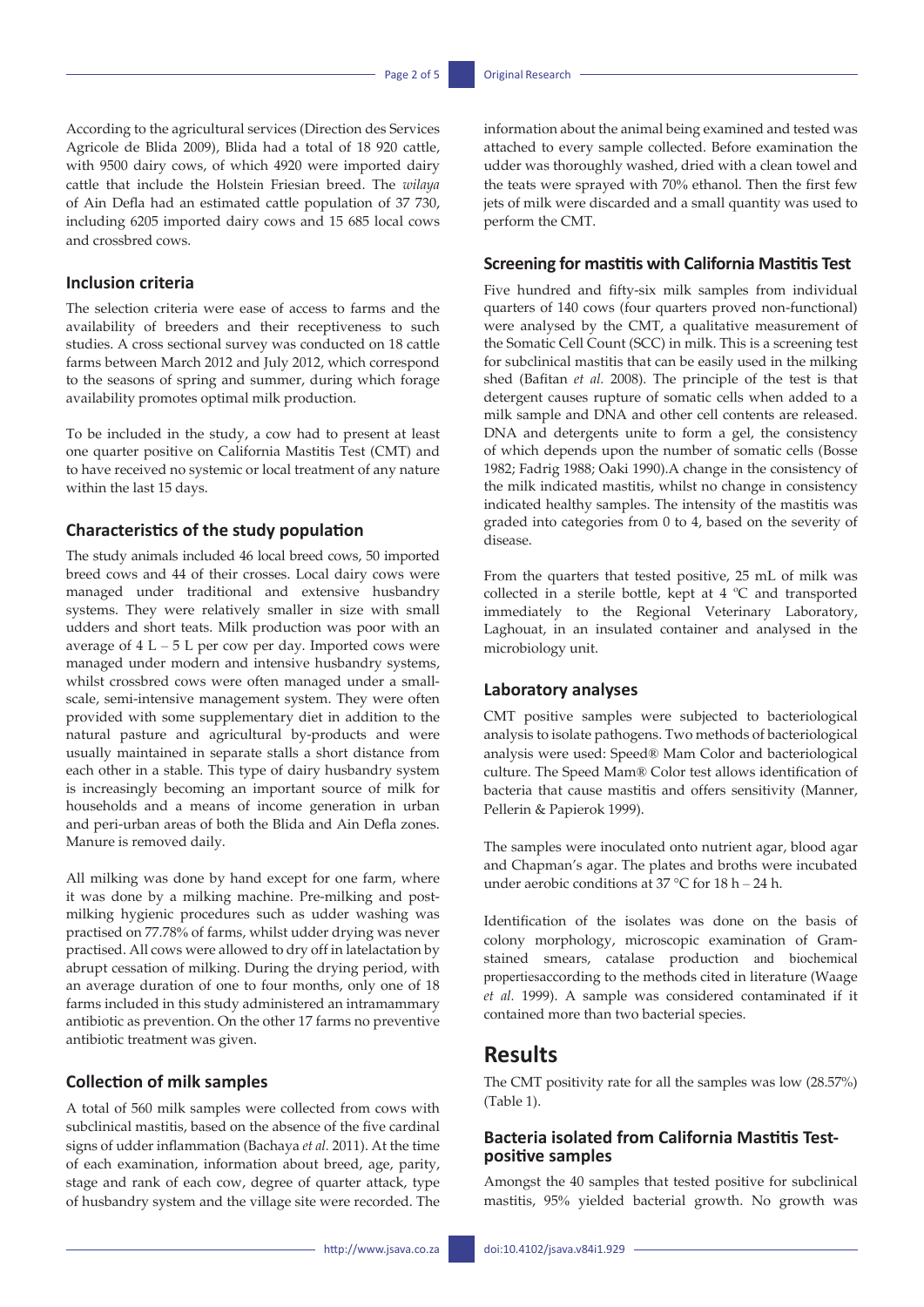**TABLE 1:** Incidence of sub clinical mastitis per quarter.

| Total.<br>t animals | Number of examined<br>quarters | cores of CMT test |    |              |    | ' positive |             | Normal quarters | <b>Positive animals</b> |       |
|---------------------|--------------------------------|-------------------|----|--------------|----|------------|-------------|-----------------|-------------------------|-------|
|                     |                                |                   |    |              |    |            |             |                 |                         | 70    |
| 140                 | 556                            | ᇰᆂ                | 44 | $\sim$<br>-- | ۷b | 160        | 207<br>20.7 | 396             | 40                      | 28.57 |

CMT, California Mastitis Test.

evident in 5% of samples (Table 2). The most prevalent pathogens isolated were *Staphylococcus aureus* (40%) followed by *Streptococcus* species (12.5%) (Table 3). Other bacteria were isolated at variable and low frequency.

## **Discussion**

The CMT positivity rate of 28.57% is similar to the previous finding reported in Egypt (Abdel-Rady & Sayed 2009), Jordan: 31.4% (Azmi *et al.* 2008), France: 25% (Longo *et al.* 1994), and in Spain: 33.5% (Ares *et al.* 1995).

In other Maghreb countries, including Morocco, the frequency of subclinical mastitis was 50% (Bouaziz 2005). The difference in prevalence of subclinical mastitis observed in the present and the previous studies may be due to differences in management practices, use of different methods of diagnosing of subclinical mastitis (CMT, bacteriological examination, SCC, modified Whiteside test, pH, chlorine and catalase tests). Breeds of the animals, immune responses, climatic conditions and the definition of infection, which is variable according to published information can also explain this difference (Eberhart, Natzke & Newbould 1986). Other factors that could influence the prevalence of subclinical mastitis could be attributed to variation in hygienic standards of the dairy environment and milking conditions, as well as genetic variation in disease resistance amongst the breeds maintained in the systems. Previous studies confirmed that the Holstein Friesian breed is more susceptible to udder infection, particularly in areas where hygienic conditions are poor and treatment of mastitis cases is not well managed (Girma 2001). In pens in Tanzania, traditional animals were reported to be more resistant than dairy animals (Mdegela *et al.* 2005). The occurrence of mastitis may be influenced by some heritable characteristics such as milk production capacity, teat structure, and udder conformation (Schutz 1993).

The results of this study show that certain major pathogens are predominant in subclinical mastitis. Staphylococci or streptococciaccount for almost 60% of bacterial isolates*.* Culture results of positive samples reveal a higher incidence of staphylococcal mastitis with a frequency of 40%, which is in agreement with other findings in the east of Algeria (Heleili *et al.* 2012), Jordan (Lafi *et al.* 1994) and Italy (Moroni *et al.* 2006). A survey conducted in the Netherlands highlighted the importance of staphylococcal and streptococcal contagious mastitis (Miltenburg *et al.* 2006). The findings in Ontario, with a very significant isolation of *S. aureus* (40%), are in accordance with the findings reported here (Sargeant *et al.* 1998). In Jordan, it was reported that the most common organisms isolated from clinical and sub clinical cases were *Staphylococcus* spp. 30% (Lafi *et al.* 1994). It is of interest to

**TABLE 2:** Number of bacterial species isolated by sample.

| <b>Number of samples</b> | Number of bacterial species |               |  |  |
|--------------------------|-----------------------------|---------------|--|--|
|                          | $\boldsymbol{n}$            | $\frac{0}{0}$ |  |  |
|                          |                             | 5.0           |  |  |
| 23                       |                             | 57.5          |  |  |
| 13                       |                             | 32.5          |  |  |
|                          |                             | 5.0           |  |  |

**TABLE 3:** Frequency of bacterial strains isolation from subclinical Mastitis.

| <b>Isolates</b>                                      | <b>Number of isolates</b> | $\frac{0}{0}$ |
|------------------------------------------------------|---------------------------|---------------|
| Staphylococcus aureus                                | 16                        | 40.0          |
| Streptococcus spp.                                   | 5                         | 12.5          |
| Enterobacteriaceae                                   | $\mathbf{1}$              | 2.5           |
| Pseudomonas spp.                                     | $\mathbf{1}$              | 2.5           |
| Staphylococcus aureus + Streptococcus spp.           | 5                         | 12.5          |
| Staphylococcus aureus + Mycoplasma spp.              | 3                         | 7.5           |
| Streptococcus spp. $+ E$ . coli                      | $\overline{z}$            | 5.0           |
| Staphylococcusaureus $+ E$ . coli                    | 3                         | 7.5           |
| Streptococcus spp. + Staphylococcus aureus + E. coli | $\overline{2}$            | 5.0           |
| Sterile collection                                   | $\overline{2}$            | 5.0           |
| <b>Total</b>                                         | 40                        | 100           |

E.coli, Escherichia coli.

note that the organisms isolated in clinical and subclinical mastitis in Zebu cattlein Sudan were*Staphylococcus* spp. (50%) and *Streptococcus* spp. (68.7%) (Bagadi 1970).

Bacterial culture in other countries of the Mediterranean basin has shown varying results. Similar results were reported in France: 39.0% (Bouchot *et al.* 1985), in Jordan:' 44.7% (Azmi *et al.* 2008), and 29.0% (Ben Hassen *et al.* 2003; Fabre *et al.* 1997; Fallet 1999; Harini & Sumathi 2011). In Egypt, it was found that the most frequently isolated major causative agents were *S. aureus*, *Streptococcus agalactiae* and *Escherichia coli* from the positive CMT samples with prevalence of 52.5%, 31.25% and 16.25%, respectively (Abdel-Rady & Sayed 2009). An earlier study in Egypt showed that 29.1% of mastitis was caused by *S. aureus* (Saddek, Abd-Elkader &Abd-Elhaffez 1996). Although *S. aureus* and *Streptococci* represent more than half (52%) of pathogens involved in subclinical mastitis, other bacterial species were found but in smaller proportions. Similar results were reported in Italy (Moroni*et al.* 2006).

The high rate of isolation of *S. aureus* may be attributed to the fact that the principal reservoirs of *S. aureus* are the skin of the udder and milk of the infected gland. In addition, *S. aureus*  has the capacity to penetrate into the tissue, producing deepseated foci protected by a tissue barrier (Ranjan *et al.* 2010). The high frequency of staphylococcal mastitis is considered to be due to the existence of inadequate hygiene in the dairy industry, poor animal health services, and lack of proper attention to the health of the mammary gland in general. The hygiene at milking is of paramount importance in control of these infections because they are spread during the milking process (Harmon 1994).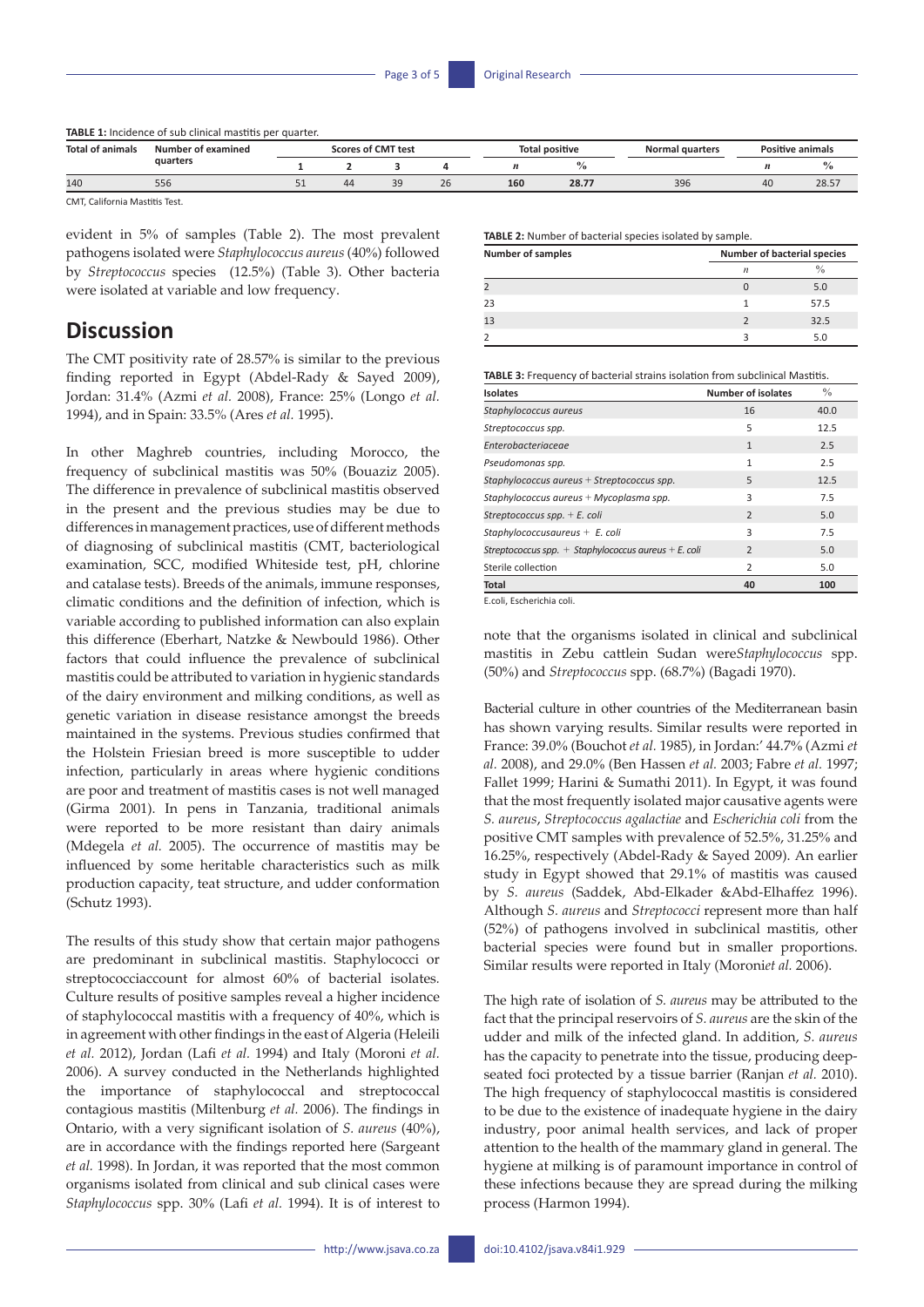The third category of bacteria highlighted was *Pseudomonas* spp., which represents 2.5% of bacterial isolates, high for a group of bacteria deemed minor pathogens. This result is similar to those reported previously in eastern Algeria, with an infection rate with *Pseudomonas* of 3.03% (Heleili *et al.* 2012).

The failure of some pathogens to grow *in vitro* may be due to the fact that certain microorganisms (such as *Mycoplsma* spp.) require specific culture media (Ranjan *et al.* 2010). It could also be explained by the possible premedication of the animals with antibiotics (Azmi, Al-Dabbas & al-Dabbas 2008) because the withdrawal time may not have been respected.

Systematic records regarding the epidemiology of bovine mastitis including status of infection, distribution, prevalence, treatment patterns and microbiological and antibiogramstudies would provide useful management information to the producer, farmer and veterinarian. This has been evident from countries where information has been documented regularly (Shitandi *et al.* 2004). Thus, there is a real need to routinely investigate and record the epidemiology of bovine mastitis in various parts of Algeria and in others countries of Mediterranean basin.

## **Conclusion**

The findings of the present study are in accordance with the observations of previous studies, with mainly minor variations possibly attributable to different geographical climates and individual variations in susceptibility.

Subclinical mastitis is a dominant disease on dairy cattle farms in the central region of Algeria with a prevalence of 28.57%. The major pathogens isolated were *S. aureus* and *Streptococcus* spp. In order to prevent mastitis it is recommended that the following measures are adhered to:

- The application of good sanitary and hygienic measures.
- Adequate housing with proper sanitation.
- Regular screening for early detection and treatment.
- Regular bacteriological monitoring to adapt the prophylactic treatment plan and follow up chronic cases.
- Culling of older cows with repeated attacks.
- Prompt treatment of teat or udder injuries.

## **Acknowledgements**

The authors acknowledge the staff of the Veterinary Regional Laboratory of Laghouat and Laboratory of biotechnology related to animal reproduction, where the work was carried out. Authors acknowledge outside reviewers of their drafts.

#### **Competing interests**

The authors declare that they have no financial or personal relationship(s) which may have inappropriately influenced them in writing this article.

### **Authors' contributions**

K.R. (University of Blida) was the project leader, S.R. (University Laghouat) was responsible for experimental and project design, prepared the samples and performed most of the experiments. K.D. (National Higher Veterinary School of Algiers) made conceptual contributions. K.R., S.R. and K.D. wrote the manuscript.

## **References**

- Abdel-Rady, A. & Sayed, M., 2009, 'Epidemiological studies on subclinical mastitis in dairy cows in Assiut Governorate', *Veterinary World* 2, 373–380. [http://dx.doi.](http://dx.doi.org/10.5455/vetworld.2009.373-380) [org/10.5455/vetworld.2009.373-380](http://dx.doi.org/10.5455/vetworld.2009.373-380)
- Ares, J.L., Gomez, M.J. & Moreno, A., 1995, 'Incidencia de la mamitis en explotaciones de vacuno lechero de Andalucia', *Avances en Alimentación y Mejora Animal* 35,  $21 - 24$ .
- Azmi, D., Al-Dabbas, H. & Al-Dabbas, F., 2008, 'Prevalence and distribution of mastitis pathogens and their resistance against antimicrobial agents in dairy cows in Jordan', *American Journal of Animal and Veterinary Sciences* 3, 36–39. [http://](http://dx.doi.org/10.3844/ajavsp.2008.36.39) [dx.doi.org/10.3844/ajavsp.2008.36.39](http://dx.doi.org/10.3844/ajavsp.2008.36.39)
- Bachaya, H.A., Raza, M.A., Murtaza, S. & Akbar, I.U.R., 2011, 'Subclinical bovine mastitis in Muzaffar Garh district of Punjab (Pakistan)',*Journal of Animal and Plant Sciences* 21, 16–19.
- Bafitan, A., Kaçar, C., Acar, D.B., Sahin, M. & Cengiz, M., 2008, 'Investigation of the incidence and diagnosis of subclinical mastitis in early lactation period cows', *Turkish Journal of Veterinary and Animal Sci*ences 32, 119–121.
- Bagadi, H.O., 1970, 'Theaetiologyofbovine mastitisinthreeareasinSudan',*Tropical Animal Health and Production* 2, 28–34. <http://dx.doi.org/10.1007/BF02359326>
- Ben Hassen, S., Messadi, L. & Ben Hassen, A., 2003, 'Identification and characterization of *Staphylococcus* species isolated from cow's milk with and without mastitis', *Annales de Medecine Vétérinaire* 147, 41–47.
- Bosse, P., 1982, Basis of a plan to prevent bovine mastitis and difficulties of implementation, PhD thesis, Medicine Faculty Creteil, France.
- Bouaziz, O., 2005, Contribution to the study of intra-mammary infections in dairy cows in Eastern Algeria, PhD thesis,Department of Veterinary Science, University of Constantine, Algeria.
- Bouchot, M.C., Catel, J., Chirol, C., Ganierf , J.P. & Le Menec, M., 1985, 'Recording antimicrobial sensitivity to antibiotics in the treatment of mammary infection in cattle', *Recueil de Medecine Vétérinaire* 161, 587–601.
- Direction des Services Agricole de Blida, 2009, 'Evolution du cheptel bovinà Blida. Bilan annuel', in: Ministère del'Agriculture etdu Développement Rural, Direction des Services Statistiques, Algiers.
- Eberhart, R.J., Natzke, R.P. & Newbould, F.H.J., 1986, 'Coliform mastitis. A review. *Journal of Dairy Science* 62, 1–22.Fabre, J.M., Morvan, H., Lebreux, B., Houffschmitt, P. & Berthelot, X., 1997, 'Estimation de la frequence de differents germes responsables de mammites en France. Partie 1. Mammites clniques. *Bulletin des G.T.V.* 3, 17–23.
- Fadrig, A., 1988, Contribution to the study of an anti-mastitis program in six dairy farms of Sodea, PhD thesis*.* Agro Veterinary Institute, Rabat, Morocco.
- Fallet, D., 1999, Some aspects of the epidemiology of clinical mastitis in dairy cows. Literature review and survey results, PhD thesis, University Claude Bernard, Lyon.
- Girma, T., 2001, 'Prevalence of mastitis at Alemaya University dairy farm', *Journal of the Ethiopian Veterinary Association* 5, 17–21.
- Harini, H. & Sumathi, B.R., 2011, 'Screening of bovine milk samples for sub-clinical mastitis and antibiogram of bacterial isolates', *Veterinary World* 4, 358–359.
- Harmon, R.J., 1994, 'Symposium mastitis and genetic evaluation for somatic cell count – physiology of mastitis and factors affecting somatic cell counts', *Journal of Dairy Science* 77, 2103–2112. h[ttp://dx.doi.org/10.3168/jds.S0022-0302\(94\)77153-8](http://dx.doi.org/10.3168/jds.S0022-0302(94)77153-8)
- Heleili, N., Ayachi, A., Melizi, M., Kassah, A.L. & Mamache, B., 2012, 'Prevalence of subclinical bovine mastitis and the *in vitro* sensitivity of bacterial isolates in Batna Governorate, East of Algeria', *Journal of Animal Science Advances* 2, 576–582.
- Hokmabad, V., Reza, M.F., Mogaddam, M., Sadegh, M. & Mirzaii, H., 2011, 'Bacterial pathogens of intramammary infections in Azeri buffaloes of Iran and their antibiogram', *African Journal of Agricultural Research* 6, 2516–2521.
- Lafi,S.Q.,Al-Rawashdeh, O.F., Ereifej, K.L. & Hailat, N.Q., 1994, 'Incidence of clinical mastitis and prevalence of sub clinical udder infection in Jordan',*Preventive Veterinary Medicine* 18,89–98. h[ttp://dx.doi.org/10.1016/0167-5877\(94\)90067-1](http://dx.doi.org/10.1016/0167-5877(94)90067-1)
- Longo, F., Beguin, J.C., Consalvi, P.J. & Deltor, J.C., 1994, 'Some epidemiological data on sub-clinical mastitis in dairy cow', *Revue de Medecine Vétérinaire* 145, 43–47.
- Manner, Y., Pellerin, J.L. & Papierok, G., 1999, 'L'analyse bactériologique des laits de mammite clinique: le Sensi-Vet Mam Color apporte une réponse rapide et fiable', *Journées Nationales GTV-INRA, Nantes, France*, 26-28 May 199, 181.
- Mdegela, R.H., Karimuribo, E., Kusiluka, L.J.M., Kabula, B., Manjurano, A., Kapaga, A.M. *et al.*, 2005, 'Mastitis in smallholder dairy and pastoral cattle herds in the<br>urban and periurban areas of the Dodoma municipality in Central Tanzania',<br>Livestock Research for Rural Development 17,vied 11 April 2012 h[ttp://www.lrrd.org/lrrd17/11/mdeg17123.htm](http://www.lrrd.org/lrrd17/11/mdeg17123.htm)